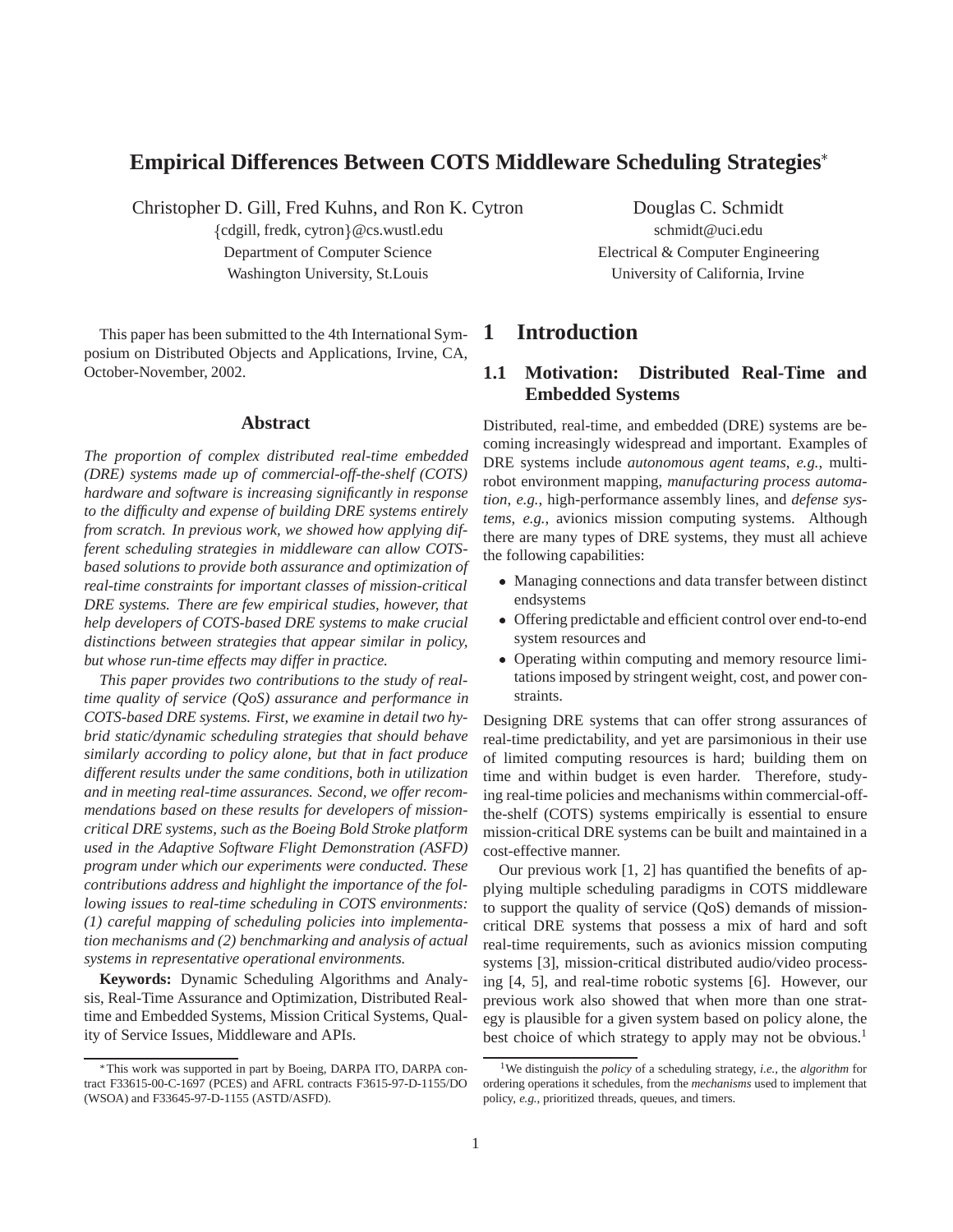This paper therefore presents additional empirical results and analysis of multi-paradigm COTS middleware to offer insights into a canonical choice between two hybrid static/dynamic scheduling strategies. We suggest guidelines for choosing between the strategies examined in this research, and posit a model and hypotheses to test that model for further investigation of these issues as future work.

The research presented in this paper was conducted in the context of a real-world mission-critical DRE application: a research operational flight program (OFP) designed for technology transfer to production avionics mission computing systems. This paper can therefore be viewed as a case study of the application of scheduling strategies in middleware for nextgeneration DRE systems. The results it presents apply to a class of DRE systems that cross-cuts application domains that manage both critical and non-critical real-time requirements.

#### **1.2 Context: Real-Time CORBA Middleware**

DRE systems have historically been custom developed in an *ad hoc* and inflexible manner. While many operational systems have been built this way, this development process failed to address the following challenges adequately: (1) reducing total ownership costs, (2) providing portable QoS management, and (3) tailoring resource provisioning to assure *critical* system requirements are met in the worst case, while recovering resources appropriately to improve *non-critical* performance in the average case. In recent years, the following technologies have converged to address these challenges:

**Distributed object computing (DOC) middleware.** DOC middleware is systems software that resides between the applications and the underlying operating systems, network protocol stacks, and hardware [7]. It offers clients portable language-independent and location-transparent invocation of methods on target object implementations [8]. DOC middleware simplifies application development by off-loading the tedious and error-prone aspects of distributed computing from application developers to middleware developers.

**Real-Time CORBA.** Real-time CORBA [9] is a DOC middleware standard that adds capabilities that support end-to-end predictability for remote operations to the original CORBA specification. It improves system predictability and bounds or avoids priority inversions, by supporting end-to-end management of system resources. To implement Real-time CORBA effectively, an Object Request Broker (ORB) must provide run-time support to automate many DRE features, such as connection management, marshaling/demarshaling, demultiplexing, language and OS independence, resource scheduling and load balancing, error handling and fault-tolerance, and security. However, first-generation ORBs did not provide features or optimizations to support DRE systems with stringent QoS requirements.

**The ACE ORB (TAO).** To meet the stringent QoS requirements of DRE systems, researchers at Washington University in St. Louis and the University of California, Irvine have developed a second-generation ORB called TAO [10], which is an open-source implementation of Real-time CORBA that supports efficient, predictable, and flexible DRE computing. Prior work on TAO has explored many dimensions of high-performance and real-time ORB design and performance, including scalable event processing [11], request demultiplexing [12], I/O subsystem [13] and protocol [14] integration, connection architectures [15], asynchronous [16] and synchronous [17] concurrent request processing, adaptive load balancing [18], meta-programming mechanisms [19], and IDL stub/skeleton optimizations [20].

**Kokyu Multi-paradigm Scheduling Framework.** To increase responsiveness to varying operational environments, we have recently [2] extended our prior research on static [10] and dynamic [3] scheduling for Real-time CORBA by incorporating a *strategized scheduling framework* called *Kokyu*<sup>2</sup> within the TAO Real-Time Event Service. Kokyu addresses the challenge that no *single* scheduling paradigm performs best in all environments, by enabling the configuration and empirical evaluation of multiple scheduling paradigms, including:

- **Static** scheduling strategies, *e.g.*, rate monotonic scheduling (RMS) [21],
- **Dynamic** scheduling strategies, *e.g.*, earliest deadline first (EDF) [21] and minimum laxity first (MLF) [6], and
- **Hybrid static/dynamic** scheduling strategies, *e.g.*, maximum urgency first (MUF) [6] and RMS+MLF [22].

This paper focuses on the hybrid static/dynamic MUF [6] and RMS+MLF [22] strategies, which were demonstrated in our recent work [2] to be preferable in COTS-based middleware when the total system load is infeasible but the critical subset of that load is still feasible. Specifically, both MUF and RMS+MLF were able to (1) *partition* critical and non-critical resource utilization using static mechanisms (such as thread priorities in COTS-based systems), and then (2) dynamically schedule single *operations*<sup>3</sup> within one [22] or more [6] of the partitions. The results in this paper illustrate how the Kokyu framework can provide adaptability across product families, operating systems, and most importantly environmental conditions, while preserving the rigorous scheduling guarantees and testability offered by prior work on statically scheduled CORBA operations [10, 23, 24] and multi-paradigm scheduling [2].

<sup>2</sup>Kokyu is a Japanese word meaning literally "breath", but also implying timing and coordination.

<sup>&</sup>lt;sup>3</sup>We term the short-lived computation performed each time an event is pushed to a component an *operation*.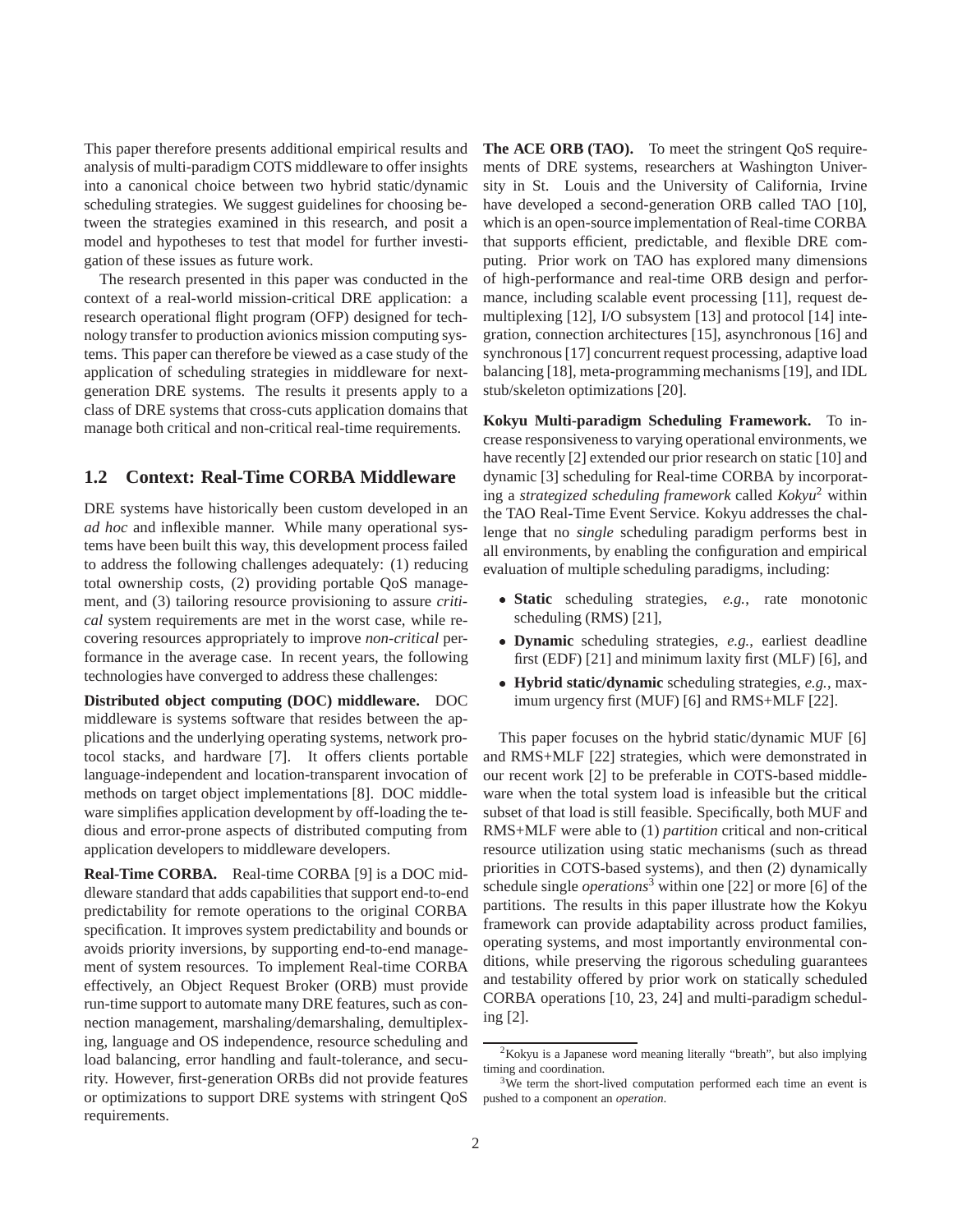## **1.3 Performance Differences Between Similar 1.4 Paper Organization Strategies**

A crucial question for developers of mission-critical DRE systems is whether the differences *in policy alone* between alternative scheduling strategies are sufficient to distinguish which strategy (or sequence of alternative strategies) should be used *in practice* under a given set of system and environmental conditions. This paper presents empirical evidence that policy alone is *not* sufficient. Careful prototyping, modeling, analysis, and optimization of the actual behavior of the enforcement mechanisms themselves is therefore necessary to ensure good choices.

The work described in this paper is motivated by empirical results from our work on multi-paradigm scheduling [2]. Our results revealed differences in the performance of two scheduling strategies, RMS+MLF and MUF, that might have been expected to perform more similarly under the conditions of the experiment. Specifically, in terms of policy alone, the RMS+MLF and MUF strategies might not be expected to show meaningful differences in actual real-time performance. Our reasoning is presented below:

- 1. Under the experimental conditions described in Section 3, the sequence of resource requests for both critical and non-critical operations was identical in our experiments under the RMS+MLF and MUF scheduling strategies.
- 2. The pseudo-random sequence of jitter added to critical and non-critical operations was identical for RMS+MLF and MUF.
- 3. Since both RMS+MLF and MUF monotonically prioritize critical requests ahead of non-critical ones, the availability of the CPU to non-critical processing, as a function of time, should have been identical.
- 4. Since the RMS+MLF and MUF strategies both use laxity to order non-critical requests in a lowest-priority queue, the order in which non-critical requests were serviced should have been identical for the two strategies as well.

Clearly, policy alone is insufficient to explain the results we saw in our recent work with Kokyu. These results indicate the need to consider how that policy model might be extended to account for variations in the performance due to properties of the mechanisms used to implement the policies. This paper therefore presents new analysis of data obtained from our earlier experiments, and identifies newly discovered correlations within those data. For future work we offer a plausible model for the observed behavior of the RMS+MLF and MUF scheduling strategies and suggest additional hypotheses and experiments as to verify that model.

The remainder of this paper is organized as follows: Section 2 describes the application, middleware, OS, and hardware configurations that comprise the open experimentation platform used for our empirical studies; Section 3 summarizes the experimental design factors relevant to the performance differences between scheduling strategies in our previous work; Section 4 presents new findings based on further analysis of the data; Section 5 summarizes our observations and makes recommendations based on our results, identifies a plausible model for variability in the scheduling strategies, and suggests hypotheses and experiments for future work; Section 6 compares our research on Kokyu with related work; Finally, Section 7 offers concluding remarks.

# **2 Open Experimentation Platform**

This paper focuses on experiments conducted under the Adaptive Software Flight Demonstration (ASFD) program [25] on a mission-critical system that is representative of an important class of DRE systems: *the operational flight program (OFP) in an avionics mission computing system*. An OFP manages sensors and operator displays, navigates the aircraft's course, and controls on-board equipment. The avionics system used for those experiments consisted of OFP components hosted on the *Bold Stroke* domain-specific middleware infrastructure, which in turn is built using the distribution middleware capabilities and common middleware services provided by the TAO Real-time CORBA ORB.



Figure 1: Open Experimentation Platform Hardware and Software

Figure 1 [2] illustrates the following OS/hardware, middleware, and application layers of the open experimentation plat-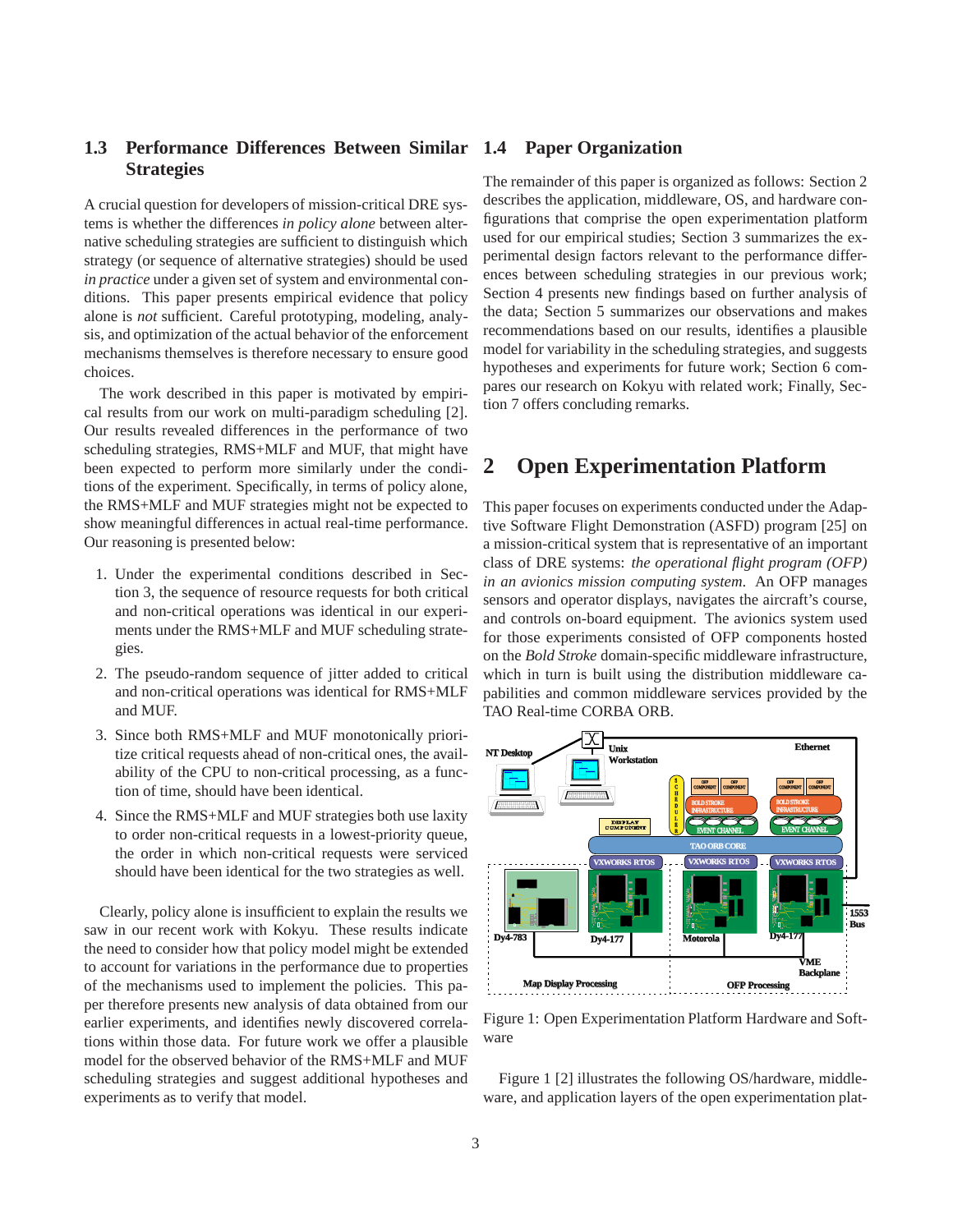#### form:4

**COTS OS/hardware.** The COTS hardware and operating system used in the experiments described in Section 3 consisted of a commercial VME-64 chassis with four commercial processor cards, a desktop computer running Windows NT 4.0 used for data gathering and visualization, and a portable UNIX workstation used to load executable programs onto the boards in the VME chassis and as a file server for a digital map display.

Two COTS processor cards, a Dy4-783 and a Dy4-177, performed the map display function. The Dy4-783 card had a memory-mapped display processor and the Dy4-177 card hosted an application component that ran the map display algorithms. The OFP system was distributed across the remaining two processor cards. The first system card was a 200 MHz, PowerPC 604, Motorola card, which ran the experimental system on the VxWorks [26] 5.3.1 real-time operating system. The second system card was a 100 MHz, PowerPC 603, Dy4- 177 card. This card contained a MIL-STD-1553 MUX bus interface card and the Ethernet interface for the VME chassis. All external communication, *e.g.*, over the 1553 bus to connected sensors and actuators (called *remote terminals*) in the aircraft, or over the VME backplane to diagnostic and debug systems, went through this card. This card also controlled timing for frame sequencing and display updates, upon which operation rates on the Motorola card depended.

**DOC middleware.** The COTS distributed object computing middleware used for the ASFD demonstration was based on the TAO 1.2 implementation of Real-time CORBA [10, 9]. The TAO Real-time Event Channel [11] is a publish/subscribe service that mediates communication between components acting as proxies for (1) remote terminals that interact with the physical environment and (2) the operations that process the data. Sensor proxies flush relevant data to a Bold Stroke *replication service* that propagates the data between endsystems. The sensor proxies then *push* events through the Realtime Event Channel to the processing operations. Operation deadlines in the experimental system correspond to the points in time when their respective output values must be delivered and flushed to the replication service.

The Kokyu framework provides scheduling and dispatching services to TAO's Real-time Event Channel. Kokyu is responsible for (1) isolating critical processing from non-critical processing and (2) making the remaining CPU time available to non-critical processing. Kokyu provides these services via a scheduling strategy with which it is configured to (1) assign priorities to operations and (2) to specify the queueing discipline used at each priority level. By configuring TAO's Realtime Event Channel according to the specified set of priorities and queue disciplines, the middleware services described above enforce the mission computing system's real-time QoS assurances and performance.

**Bold Stroke domain-specific middleware.** The open experimentation platform for our work is based on the Bold Stroke domain-specific middleware [23, 24]. Bold Stroke uses COTS hardware and middleware to produce a standardsbased component architecture for military avionics mission computing capabilities, such as navigation, data link management, and weapons control. A driving objective of Bold Stroke is to support reusable product-line applications, leading to a highly configurable application component model and supporting reusable middleware services, such replication and persistence services.

Bold Stroke has been developed and deployed using DOC middleware components and services based on the TAO Realtime ORB, the TAO Real-time Event Channel, and the Kokyu framework. Bold Stroke uses TAO's Real-time Event Channel atop the TAO ORB to communicate between components (1) on the same endsystem and (2) distributed across different endsystems. The Kokyu scheduler maintains information required for priority-preserving dispatching, which in the experimental framework described in Section 3 was performed in dispatching queues within the TAO Real-time Event Channel.

**OFP application.** The OFP application used as the basis of our multi-paradigm scheduling experiments provides avionics mission computing capabilities for an AV-8B (Harrier) aircraft. It is a distributed OFP implemented in C++ using the Boeing AV-8 Open Systems Core Avionics Requirements airframe [27] and the Boeing Bold Stroke domain-specific middleware. All major OFP components were implemented as periodically invoked operations, executed by event consumers. Each operation belongs to one of two equivalence classes:

- **Hard real-time (HRT) for critical operations**—Critical operations in the HRT class are those whose failure to meet any given deadline has potentially significant consequences for the correctness of the application.
- **Soft real-time (SRT) for non-critical operations** Deadline success for the non-critical SRT operations is desirable but not strictly mandatory.

There were five pre-defined rates of execution in the system: 40 Hz, 20 Hz, 10 Hz, 5 Hz, and 1 Hz. Each operation ran at one of these rates. For the ASFD open experimentation platform, new 20 Hz SRT functions were added to the OFP, including routes and steering components, as well as a digital map display.

<sup>&</sup>lt;sup>4</sup>This platform, and the studies conducted on it, were supported under the Adaptive Software Flight Demonstration (ASFD) program hosted by the Boeing Phantom Works Open Systems Architecture organization. This work was administered by the Embedded Systems Branch of the Information Directorate, Air Force Research Labs (AFRL), Wright-Patterson Air Force Base, Dayton, Ohio. Portions of the TAO ORB and the Bold Stroke open experimentation platform were developed under support from DARPA ITO.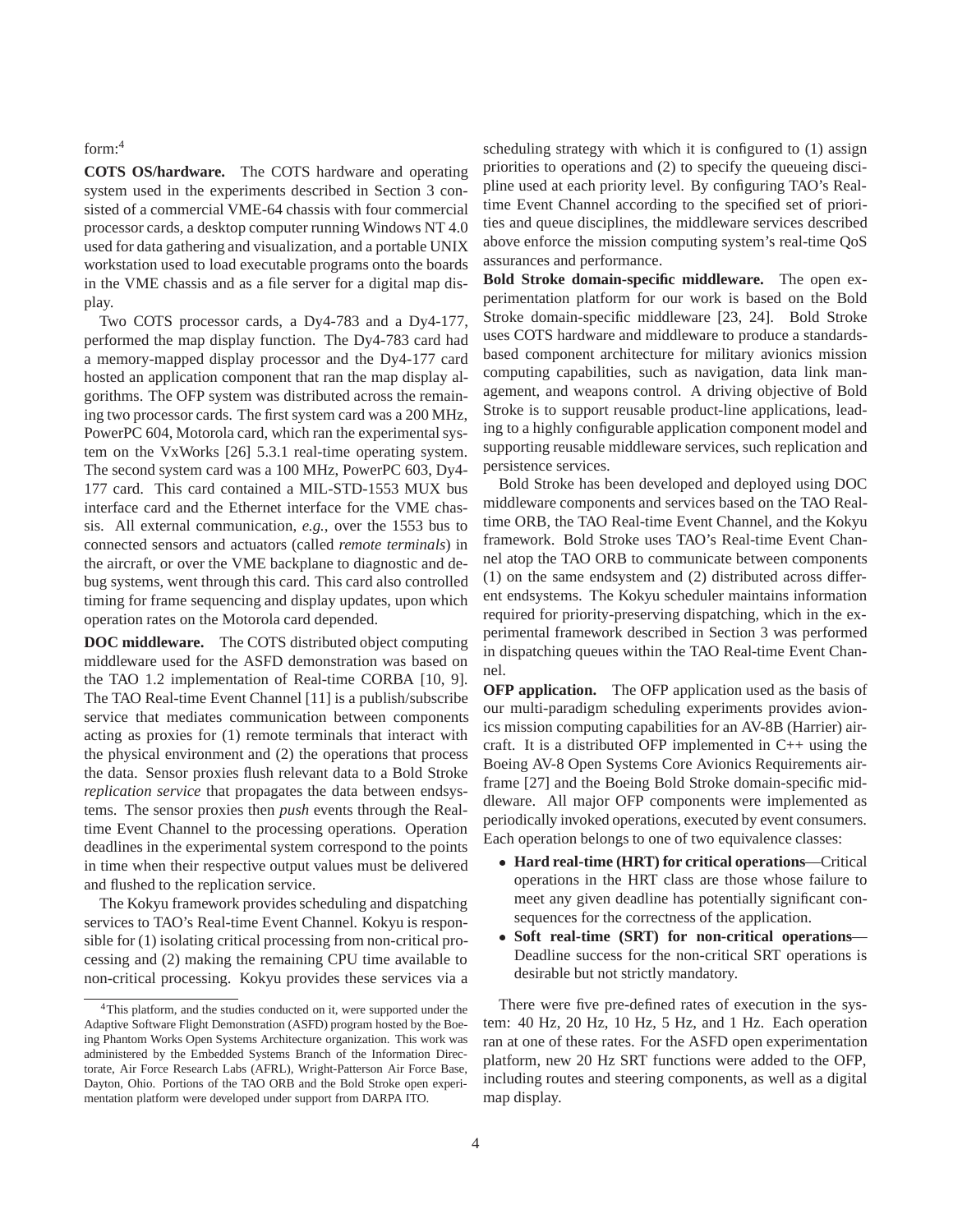# **3 Relevant Experimental Characteristics**

This section outlines experimental factors relevant to analysis and modeling of the observed performance differences between Maximum Urgency First (MUF) [6], and Rate Monotonic Scheduling (RMS)+Minimum Laxity First (MLF) [22] under representative environmental conditions with varying *load* and *load jitter* on the open experimentation platform described in Section 2. The remainder of this section describes the new hypotheses we investigated for this paper, the variables that were controlled, and the variables that were measured in our studies.

#### **3.1 Hypotheses**

The hypotheses explored in these studies are shown in Table 1. This table also notes how we conducted our analysis to evaluate each hypothesis.

| <b>Hypothesis</b>                    | <b>Analysis</b>                     |
|--------------------------------------|-------------------------------------|
| The efficiency and effec-            | We examine both efficiency          |
| tiveness of each schedul-            | and effectiveness<br>across         |
| ing strategy are sensitive to        | widely varying load and             |
| environmental factors, <i>i.e.</i> , | load jitter conditions.             |
| load and load jitter.                |                                     |
| Performance differences              | We examine performance              |
| between similar scheduling           | of similar strategies in con-       |
| strategies<br>may<br>corre-          | ditions under which behav-          |
| late more strongly with              | ior is expected to be similar       |
| mechanism-level factors              | by policy alone.                    |
| than policy-level factors.           |                                     |
| Performance differences              | We compare fine-grain               |
| show meaningful correla-             | differences in performance          |
| tion to a plausible model for        | data to differences in mech-        |
| mechanism-level behavior.            | anisms and their plausible          |
|                                      | responses to variations in          |
|                                      | environmental conditions,           |
|                                      | <i>i.e.</i> , load and load jitter. |

Table 1: Hypotheses Studied and Analysis Approaches

To test these hypotheses through study of the empirical differences between the similar RMS+MLF and MUF hybrid static/dynamic scheduling strategies, we examined detailed operation dispatching success and failure data collected on the experimentation platform described in Section 2. The data came from identical trials using each of the following canonical scheduling strategies:

• RMS [21], which is a purely static strategy that assigns priorities in rate order and manages requests at each priority level in first-in-first-out (FIFO) order. We examined RMS performance for comparison as it gives insight into the bounds of sensitivity to increasing load and load jitter.

- MUF [6], which is a hybrid static/dynamic strategy that assigns static priorities by operation criticality, and schedules within each static priority by minimum laxity.
- RMS+MLF [22], is also a hybrid static/dynamic strategy, which first schedules critical operations according to rate and then non-critical operations at lower priority according to laxity.

We selected these strategies for further analysis since our earlier work [2] showed them to be the most applicable to OFP application requirements to support both hard real-time (HRT) and soft real-time (SRT) operations under a range of load and load jitter conditions.

### **3.2 Controlled Variables**

To manage the effects of varying load and load jitter in the more diverse operating environments in which they are being asked to run, many next-generation DRE systems must satisfy resource demands that

- 1. Vary overall at longer time-scales across a series of stable epochs of operation and
- 2. Produce different degrees of jitter in invocation-toinvocation demands across shorter time-scales within each epoch.

To model variation in both load and load jitter imposed by these types of demands, the experiments on which the analysis presented here is based added operations to a sequence of twelve epochs of operation, each representing a distinct *operating region* [4] numbered 0–11, as shown in Figure 2 [2]. In this section, we summarize the experimental characteris-



Figure 2: Operating Regions

tics of these operating regions to characterize the observed differences between the RMS+MLF and MUF scheduling strategies.

As we discussed in Section 1.3, the following experimental characteristics are relevant to examine the differences in performance between the RMS+MLF and MUF scheduling strategies:

 The sequence of resource requests for both critical and non-critical operations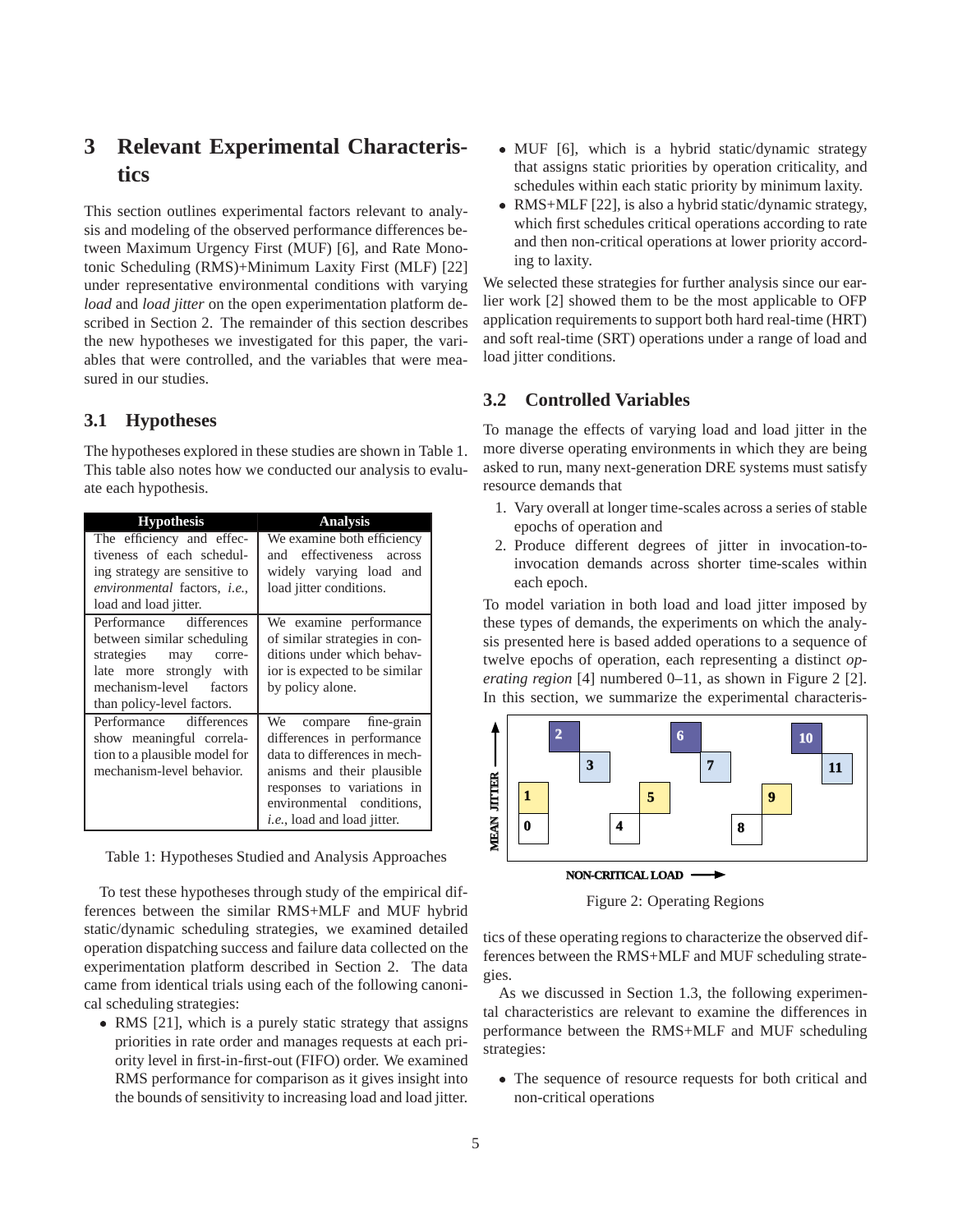- The pseudo-random sequence of jitter added to critical and non-critical operations
- The relative ordering of critical and non-critical request partitions and
- The ordering of non-critical operations.

We now consider each of these characteristics in turn:

**Sequence of resource requests.** Resource requests were made at each of the following rates: 20 Hz, 10 Hz, 5 Hz, and 1 Hz. The phasing of application operations was organized to reduce contention for the CPU overall, and to provide regular windows of low contention for the CPU, in which to extract collected data without interfering with the experiment itself. Figure 3 [2] shows the resulting framing of operations in the executing OFP.



Figure 3: Framing of Operation Requests and Metrics Data Extraction Points

In addition to the fixed OFP operations, which were present and active in each operating region, we introduced chains of additional 20 Hz SRT navigation route  $leg<sup>5</sup>$  updates to each operating region. Computing route legs was implemented with each route segment successfully completed requesting the next segment, up to the length of the chain. We varied the length of the request chain to move from lowest to highest *fundamental* non-critical load. We did this incrementally from region 1 to region 11, while keeping the fundamental critical load constant across operating regions. We kept the non-critical load the same in region 0 and region 1 to ensure that we compared the effects of two different levels of jitter with no change in fundamental load in at least one case.

The key observation regarding the analysis presented in this paper is that both the RMS+MLF and MUF scheduling strategies used the same framing sequence (shown in Figure 3) and the same sequence of load. The same load in both critical and non-critical operations was therefore offered for each strategy, so we can meaningfully compare the performance differences between the strategies.

**Pseudo-random jitter sequence.** To examine the effects of (1) varying levels of load jitter across similar fundamental loads and (2) similar levels of jitter across varying non-critical loads, we added an additional HRT event consumer to the second Dy4-177 card at each of the following rates: 10 Hz, 5 Hz, and 1 Hz HRT. In these experiments, the additional operations acted as surrogates for the workload variation that would normally be associated with a distributed production OFP in a variable environment. The CPU utilization by these additional HRT event consumers was randomized across a given range in each operating region, with the range of variation cycling every four regions through the following:

- 1. 0 msec (lowest mean and lowest variance)
- 2. 0–5 msec (medium-low mean, medium variance)
- 3. 5–10 msec (highest mean, medium variance)
- 4. 0–10 msec (medium-high mean, highest variance)

Table 2 summarizes the HRT execution variability added to each operating region. *Total* variability was thus lowest in regions 0, 4, and 8, higher in regions 1, 5, and 9, higher still in regions 3, 7, and 11, and highest in regions 2, 6, and 10. The *range* of variability was lowest in regions 0, 4, and 8, was comparable in odd-numbered regions, and was highest in regions 2, 6, and 10.

| <b>Regions</b> | <b>Variable HRT Execution</b> |
|----------------|-------------------------------|
| 0.4.8          | 0 msec                        |
| 1,5,9          | $0$ to 5 msec                 |
| 2,6,10         | 5 to 10 msec                  |
| 3,7,11         | $0$ to 10 msec                |

Table 2: Load Jitter For Each Operating Region

The key observation for the analysis presented in this paper is that the execution time variability within each range was implemented as a pseudo-random sequence initialized with the same seed for each strategy. The load and load jitter were therefore identical for the RMS+MLF and MUF strategies.

**Relative ordering of request partitions.** By policy, both the RMS+MLF and MUF scheduling strategies (1) partition critical operations from non-critical operations, and (2) schedule operations in the critical partition in preference to operations in the non-critical partition. Moreover, these policies were implemented using thread priorities from a preemptive multi-tasking real-time OS (VxWorks) as described in Section 2. The relative ordering of request partitions was therefore also the same for RMS+MLF and MUF.

**Ordering of non-critical operations.** By policy, both RMS+MLF and MUF place all non-critical operations in a lowest-priority queue managed by operation laxity. The same values for relevant operation characteristics (*i.e.*, period and execution time) were used for each operation under each strategy. The non-critical operations were therefore handled the same way under the RMS+MLF and MUF strategies.

<sup>5</sup>A route leg is a segment of a navigation route computed in one operation invocation.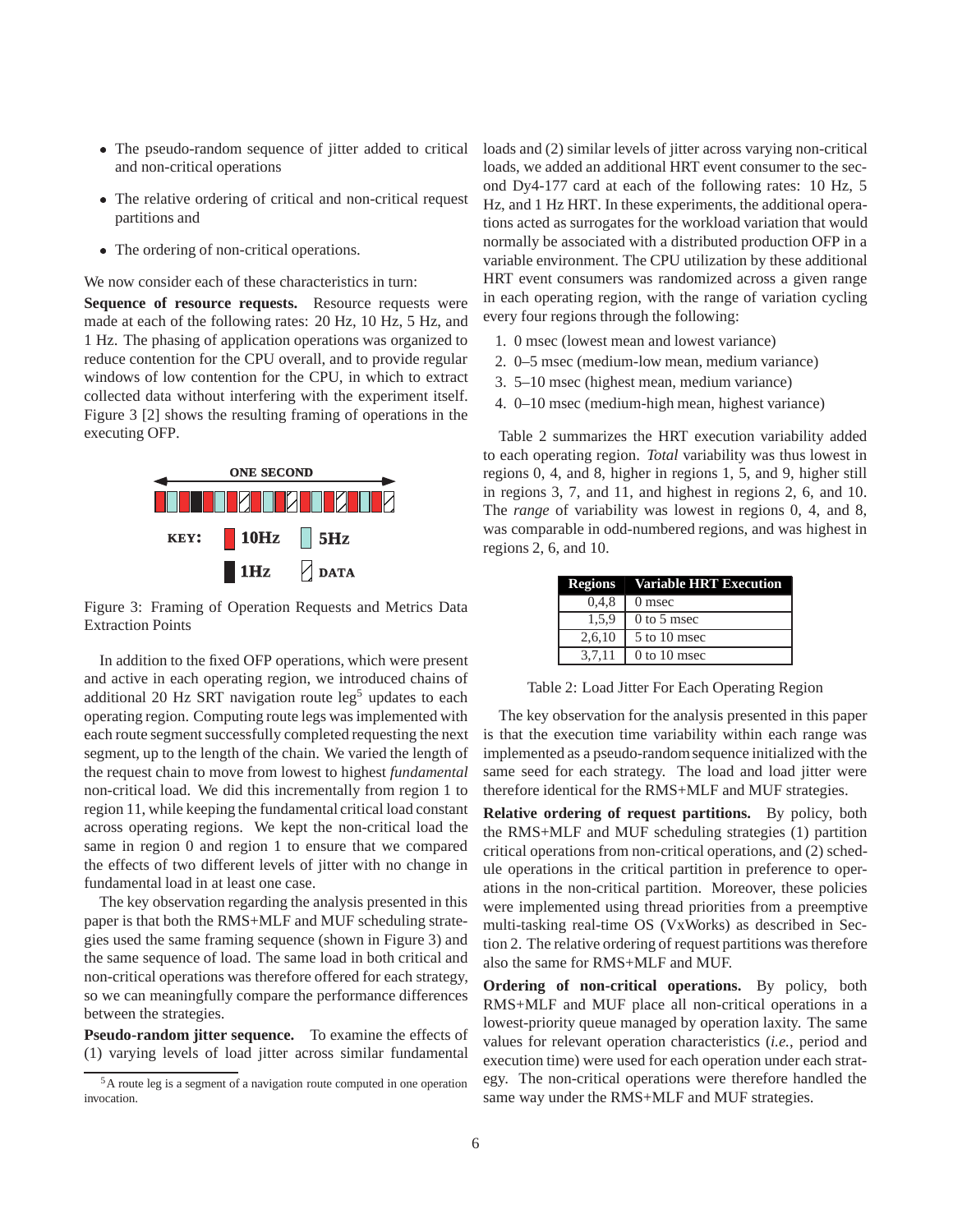#### **3.3 Measured Variables**

Section 3.2 showed that at a policy level the RMS+MLF and MUF strategies were indistinguishable under the *controlled* variables of the experiment. Below, we examine the *measured* variables of the experiment, which distinguish the behavior of the RMS+MLF and MUF strategies. We also offer insights into the possible reasons for those differences in Section 5.

To measure the response of each strategy to the varying load and load jitter described in Section 3.2, we instrumented the application and middleware using lightweight, high-resolution time stamps to characterize system behavior. We focus here on the missed and made operation deadlines.

The missed and made operation deadlines offer two kinds of information. First, we can assess the real-time *effectiveness* of a scheduling strategy by measuring the number (and category) of deadlines made. Our definition of real-time effectiveness differs from conventional notions of throughput: within a sample, each SRT operations is counted only if it made its deadline, and no HRT operation deadlines were missed in the entire sample. The higher the total number of SRT deadlines that were made without missing any HRT deadlines, the higher the level of performance of the strategy. Second, we can assess the real-time *efficiency* of the scheduling strategies by also examining the *fraction* of SRT operation deadlines that were made. Efficiency as we define it is simply the SRT effectiveness divided by the total number of SRT operations, *i.e.*, the *offered load*. The higher the fraction of SRT operation deadlines that were made, again without missing any HRT deadlines, the higher the efficiency of a strategy.

In general, the measured efficiency is only important when the offered load has significance, *i.e.*, when the SRT and HRT operations together exceed the feasible utilization bound for the CPU, as is seen in operating regions 7 through 11. Otherwise, the effectiveness measure is sufficient to distinguish the behaviors of the scheduling strategies. The distribution of efficiency values, as shown in Section 4.2, provides insight into the finer-grained behavior of each strategy. In aggregate, this information can be used to profile the response of a strategy to the offered load and load jitter in each operating region.

## **4 Empirical Results**

We now present results from new analysis of the trials described in Section 3, using the open experimental platform described in Section 2. Specifically, we systematically examine the hypotheses described in Table 1 and note how our observations do or do not support the hypothesis in each case. We thus empirically evaluate the differences between the RMS+MLF and MUF strategies in practice. In the process, we also uncover insights relevant to developers of mission-critical DRE systems.

#### **4.1 Efficiency and Effectiveness of SRT Operation Dispatching**

**Hypothesis.** The efficiency and effectiveness of each scheduling strategy are sensitive to *environmental* factors, *i.e.*, load and load jitter.

**Overview of the analysis.** To evaluate this hypothesis, we examine how the efficiency and effectiveness of each strategy varied with changing load and load jitter. In addition to RMS+MLF and MUF (which are similar hybrid static/dynamic strategies), we also examine the behavior of the canonical RMS static strategy for purposes of comparison.

**Synopsis of results.** Figure 4 shows the relative sensitivity of RMS, RMS+MLF, and MUF to variations in load and load



Figure 4: Relative Performance of RMS, RMS+MLF, and MUF

jitter, such as might be expected to occur from variations in a next-generation DRE system's environment. The vertical axis in Figure 4 shows an average weighted SRT performance function, over the different operating regions described in Section 3.2, which are shown on the horizontal axis. For each sample, a value of zero was assigned if any HRT deadlines were missed in that sample, or otherwise the value was the number of SRT deadlines made. An average was then taken over those values in each operating region, for each strategy.

The RMS strategy showed increasing performance across operating regions 0 through 6. It then rapidly decreased through operating region 7 to minimal performance in operating regions 8 through 11. The RMS+MLF and MUF strategies both showed cyclic patterns of performance across operating regions 0 through 11, with the cycle spanning four operating regions.

In addition to the SRT performance differences indicated in Figure 4, we note that while RMS offered the best SRT per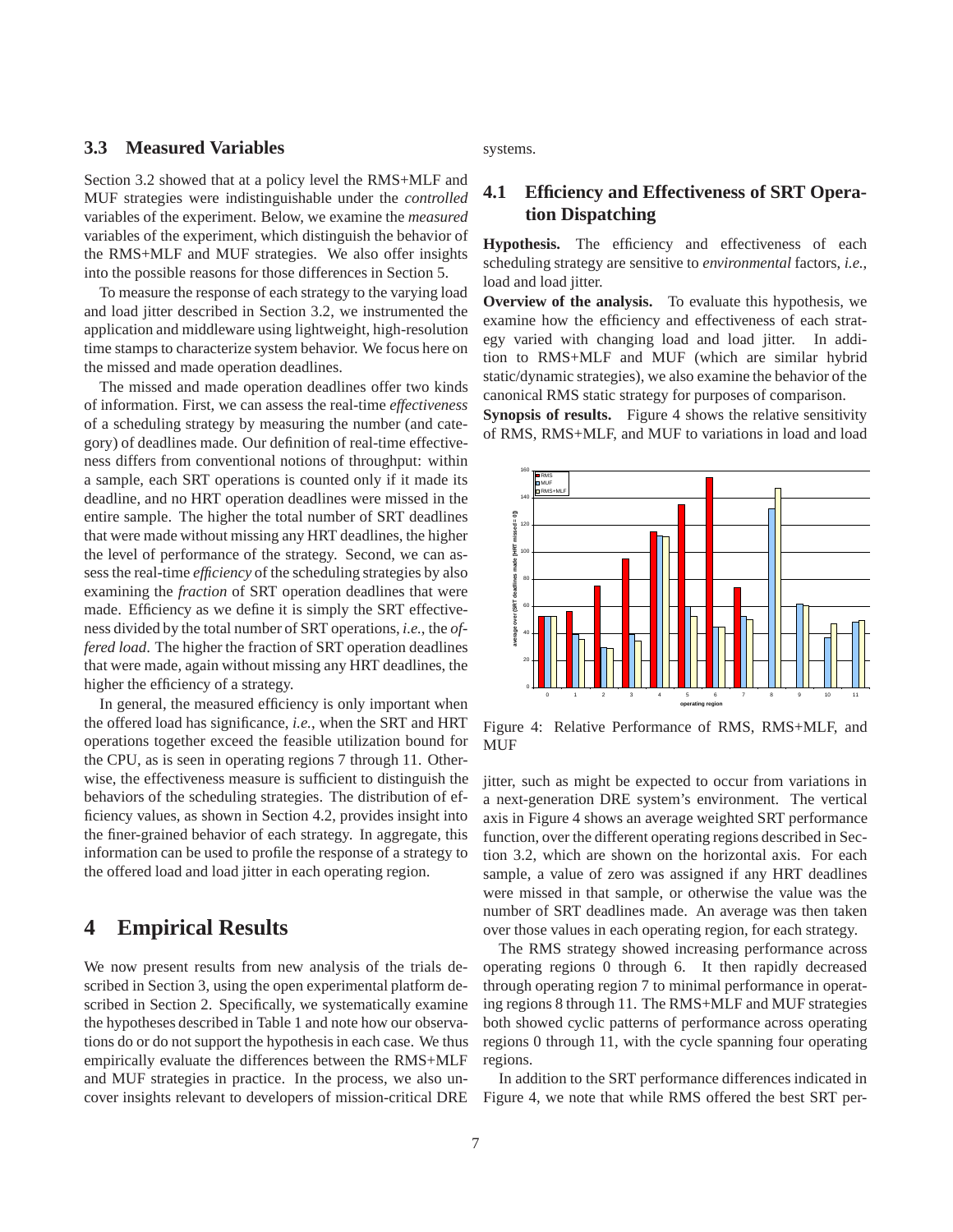formance in operating regions 0 through 7, in operating region 7 RMS showed 5 samples with missed HRT deadlines (in operating regions 8 through 11 RMS showed missed HRT deadlines in each sample). We also note that while MUF performed slightly better than RMS+MLF in operating region 9, MUF had a single sample with a single missed HRT deadline late in the operating region.

**Analysis of results.** Figure 4 shows strong correlation between the performance of scheduling strategies and environmental factors. More interestingly, the results discussed above correlate with different factors for RMS than the RMS+MLF or MUF, and correlate with the same factor for RMS+MLF and MUF. In particular, the RMS performance correlated strongly with varying total load, but had no observable correlation with the variations in load jitter. RMS+MLF and MUF performance showed strong correlation with load jitter, but only weak correlation (*i.e.*, amplitude of the performance cycle) with variations in system load. Moreover, the *difference* in performance between RMS+MLF and MUF varied meaningfully as a function of the additional jitter in resource request execution times, although the offered load and load jitter of resource requests were kept the same for the two strategies in each operating region of our experiments.

**Summary.** The results above support the hypothesis that the efficiency and effectiveness of each scheduling strategy are sensitive to *environmental* factors, and refine the hypothesis with respect to which factors are the most relevant to each of the strategies studied. In the ASFD program, we collaborated with DRE system developers to identify canonical scheduling strategies and important environmental factors and to examine the sensitivities of those in realistic operating environments. Furthermore the results presented above identify which strategies performed best under different environmental conditions. In Section 5 we extend these observations and make observations for mission-critical COTS-based DRE systems in general, to ensure environmental factors are adequately addressed in selecting middleware scheduling strategies.

#### **4.2 Mechanism-Level Correlation**

**Hypothesis.** Performance differences between similar scheduling strategies may correlate more strongly with mechanism-level factors than policy-level factors.

**Overview of the analysis.** To evaluate this hypothesis, we examine how differences in mechanism-level factors correlated with differences in the performance of each strategy. We focus on the extent to which each strategy meets non-critical deadlines under different conditions of load and load jitter where policy differences do not distinguish the strategies. As we argued in Section 1.3, there is no meaningful correlation

between policy in RMS+MLF and MUF and the observed performance differences, under the experimental conditions described in Section 3.2. We therefore focus on whether meaningful correlation can be established between differences in the mechanisms used to implement RMS+MLF and MUF and the observed performance.

**Synopsis of results.** Figure 5 shows the weighted fraction of SRT deadlines made for each sample in operating region 8. We note two main characteristics of operating region 8:



Figure 5: Weighted SRT Fraction in Operating Region 8

- 1. As with each of the operating regions 7 through 11, the total load is above the feasible threshold, while the critical load remains feasible. Figure 5 illustrates two important similarities between performance of the RMS+MLF and MUF strategies under these conditions. First, both strategies achieved high *levels* of SRT deadline success, with no missed HRT deadlines.
- 2. The *distribution* of values is similar and is reasonably well bounded in each case. MUF showed slightly more variation in its SRT performance values, and consistently exhibited slightly lower levels of success than RMS+MLF.

Figure 6 shows the weighted fraction of SRT deadlines made for each sample in operating region 9. Operating region 9 had slightly higher total load than region 8, but more importantly had an additional medium-low (0-5 msec) level of load jitter. Under these conditions, both strategies showed lower average levels of SRT deadline success, and a wider range of values overall. Interestingly, while the overall ranges of values were similar, MUF showed a much more continuous distribution of values than RMS+MLF. Interestingly, while MUF had slightly lower minimum and maximum values, its performance on average was better than that of RMS+MLF. We also note a single sample in which MUF missed one HRT deadline, toward the end of the time spent in operating region 9.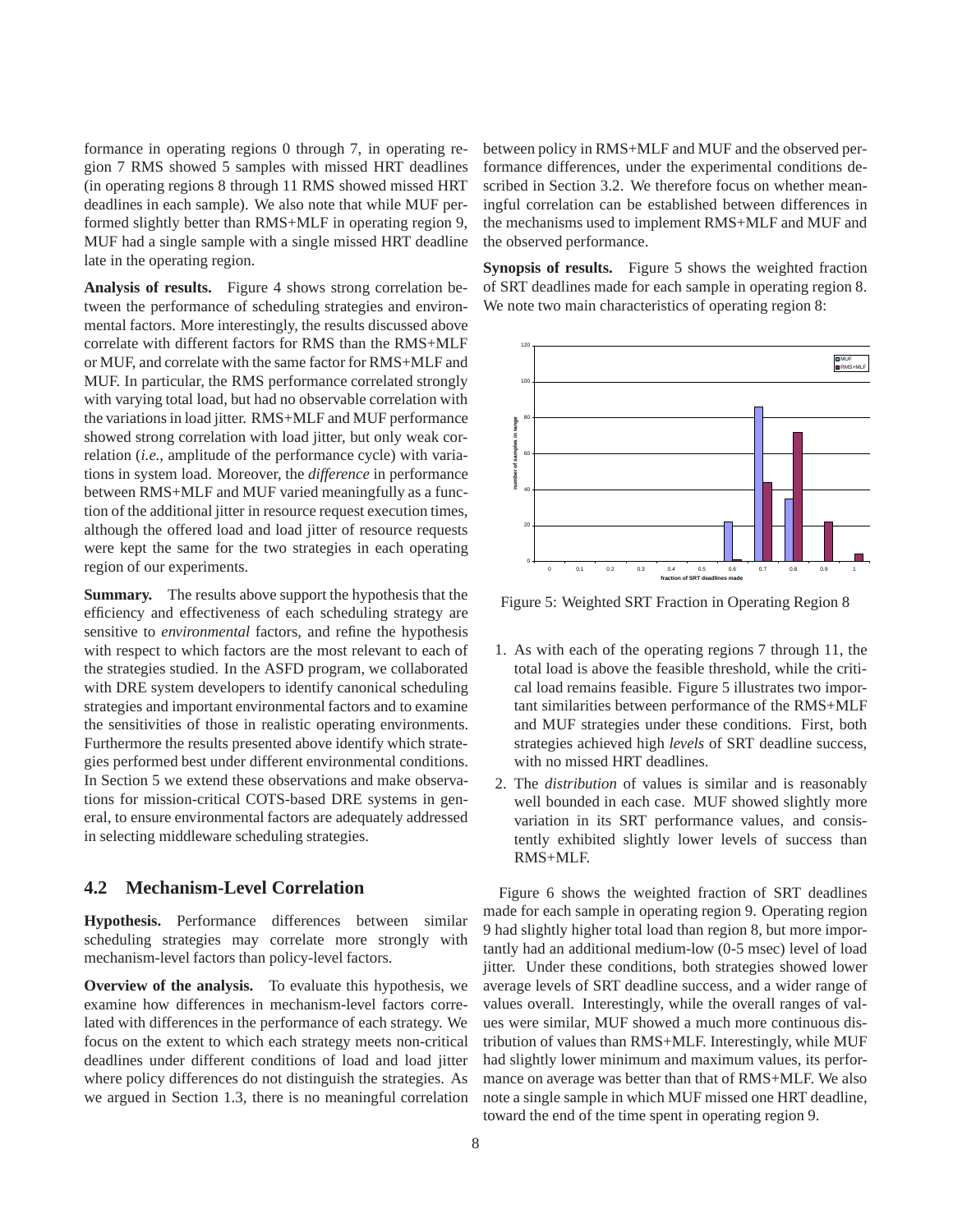

Figure 6: Weighted SRT Fraction in Operating Region 9

**Analysis of results.** In each of the graphs above, the level and distribution of SRT performance values distinguish the strategies in ways that map well to mechanism-level differences. For MUF, the ordering of HRT operations in a dynamic queue necessarily adds overhead compared to the best-case performance of multiple FIFO queues at different thread priorities, which is how RMS+MLF manages its HRT operations. As discussed previously, the policy differences in the absence of other factors indicate the type of similar performance seen in Figure 5, albeit with a downward shift in the MUF values due to mechanism-level dynamic scheduling overhead.

Consider the pacing of operation dispatch requests under conditions of little or no load jitter, and the handling of requests in priority order. These factors offer evidence that in Figure 5 we do in fact see the best-case mechanism-level performance of the RMS+MLF strategy, where in each 20Hz frame the highest priority operations all run to completion, then the next highest priority, and so forth. In figure 6, we see evidence that the performance differences indicates pulses of preemption overhead, contributing to higher overhead on average in RMS+MLF. We note especially the reasonably periodic and bi-modal distribution of the RMS+MLF performance values. This suggests that the medium-low level of load jitter in operating region 9 resulted in non-optimal arrival patterns with lower priority requests arriving immediately before a higher priority request. In practice systems are architected to avoid realizing the worst case request arrival patterns which result in a critical instant [21]. The degree to which one succeeds is affected by variations in job arrival and processing times.

**Summary.** The results above support the hypothesis that performance differences between similar scheduling strategies may correlate more strongly with mechanism-level factors than policy-level factors. We focused our attention on implementation mechanisms of scheduling strategies in the ASFD operating environment. In doing so, we correlated different mechanism-level responses to environmental factors with real-time behvaior. We found that benchmarking canonical scheduling strategies in the ASFD operating environment was essential to evaluate our middleware scheduling implementation. Section 5 describes recommendations to developers of next-generation DRE systems based on these observations.

#### **4.3 Correlation with a Plausible Model**

**Hypothesis.** Performance differences show meaningful correlation to a plausible model for mechanism-level behavior. **Overview of the analysis.** To evaluate this hypothesis, we compare fine-grain differences in performance data to differences in mechanisms and their plausible responses to variations in environmental conditions, *i.e.*, load and load jitter. In particular, we examine weighted SRT performance in operating regions 8 through 11, each of which represents a canonical case of load and load jitter conditions.

**Synopsis of results.** Figure 7 shows the weighted fraction of SRT deadlines made for each sample in operating region 10. A similar relationship between high jitter and low jitter to



Figure 7: Weighted SRT Fraction in Operating Region 10

performance of the strategies is shown in operating regions 8 and 10. MUF values are offset slightly downward in region 10, and the overall distributions of values are narrow, albeit at lower levels than in region 8.

Figure 8 shows the weighted fraction of SRT deadlines made for each sample in operating region 11. A similar relationship between medium-low and medium-high jitter to performance of the strategies is shown in operating region 11. MUF values are distributed more continuously than those of RMS+MLF.

**Analysis of results.** In each of the graphs above, and those shown in Section 4.2, the performance differences between the strategies correlate strongly with the expected response of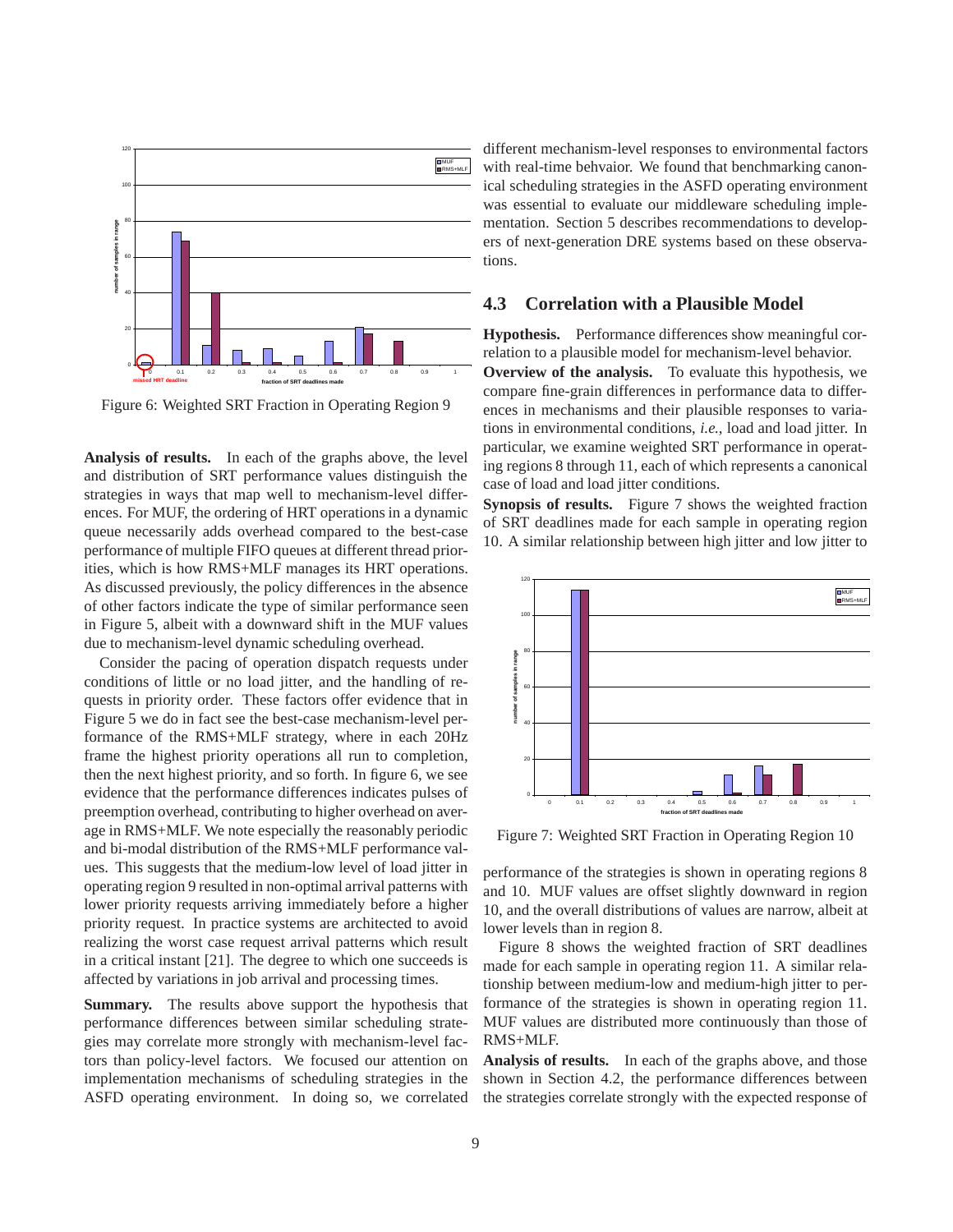

Figure 8: Weighted SRT Fraction in Operating Region 11

mechanism-level factors to the load and load jitter conditions in each operating region. Specifically, it appears that a phasing effect in the pacing of HRT operations due to jitter is responsible for these results, with RMS+MLF suffering little preemption overhead in the zero-jitter regions (0,4,8), higher preemption overhead in the regions with medium-low or medium-high jitter  $(1,3,5,7,9,11)$ , and then low preemption overhead again in the high-jitter regions (2,6,10).

**Summary.** The results above support the hypothesis that performance differences show meaningful correlation to a plausible model for mechanism-level behavior. Our observations suggest that intermediate levels of jitter introduced experiments described in Section 3 led to greater overhead of the RMS+MLF mechanisms. We attribute this effect to greater preemption and context switching overhead as a result of a form of phasing in the arrival of HRT dispatch requests–as the jitter was increased or decreased away from medium levels, RMS+MLF showed less distribution in its SRT deadline success values overall. In Section 5, we offer recommendations based on our experiences establishing the empirical basis for (and constructing) this model, identify key elements of the model, and suggest further hypotheses and experiments to validate the model as future work.

# **5 Lessons Learned and Future Research**

Below, we present key observations and recommendations based on our empirical results from Section 4. These observations and recommendations apply both to the particular avionics mission computing application we have studied and to a larger family of mission-critical DRE systems. We also describe future work to validate a model for scheduling variability based on our observations.

#### **5.1 Summary of Lessons Learned**

As we noted in Section 1.1, the use of COTS operating systems and middleware is highly desirable for building and maintaining mission-critical DRE systems in a cost-effective manner. However, COTS software cannot simply be applied to applications with specialized processing requirements, without careful empirical study of the implications of the specific policies and mechanisms employed within those systems. In particular, real-time applications have stringent requirements that may vary with environmental stimuli, system load or operator intervention.

Fundamental difficulties in providing predictable behavior of complex systems when they are under moderate to heavy loads can compound this problem. Individual policies and mechanisms, such as those for the scheduling strategies we have studied, may exhibit differing overheads and sensitivities to environmental conditions. However, with judicial use of COTS building blocks and armed with a core understaning of the underlying mechanisms it is possible to build highperformance, real-time applications. Our research has identified several key areas where developers can improve system behavior and predictability:

 **Observation.** The efficiency and effectiveness of each scheduling strategy are sensitive to *environmental* factors.

 **Recommendation.** Middleware researchers and DRE system developers should collaborate to ensure that (1) the environmental sensitivities of particular scheduling strategies are well characterized in realistic operating environments, and (2) the factors present in a particular DRE system's particular operating environment are used to choose between scheduling strategies for that system.

 **Observation.** Performance differences between similar scheduling strategies may correlate more strongly with mechanism-level factors than policy-level factors.

 **Recommendation.** *Middleware researchers* should focus attention on mechanism-level implementation details of scheduling strategies in COTS-based environments, to offer (1) robust real-time assurances and (2) control over trade-offs for optimization. Moreover, *developers* of COTS-based DRE systems should benchmark their scheduling strategies in operationally meaningful environments, to evaluate the extent to which a particular middleware implementation has addressed these issues.

 **Observation.** Performance differences between the RMS+MLF and MUF strategies show meaningful correlation to a plausible model for mechanism-level behavior. Specifically, our results suggest that preemption and queue overhead effects are important factors for modeling the performance differences between these strategies.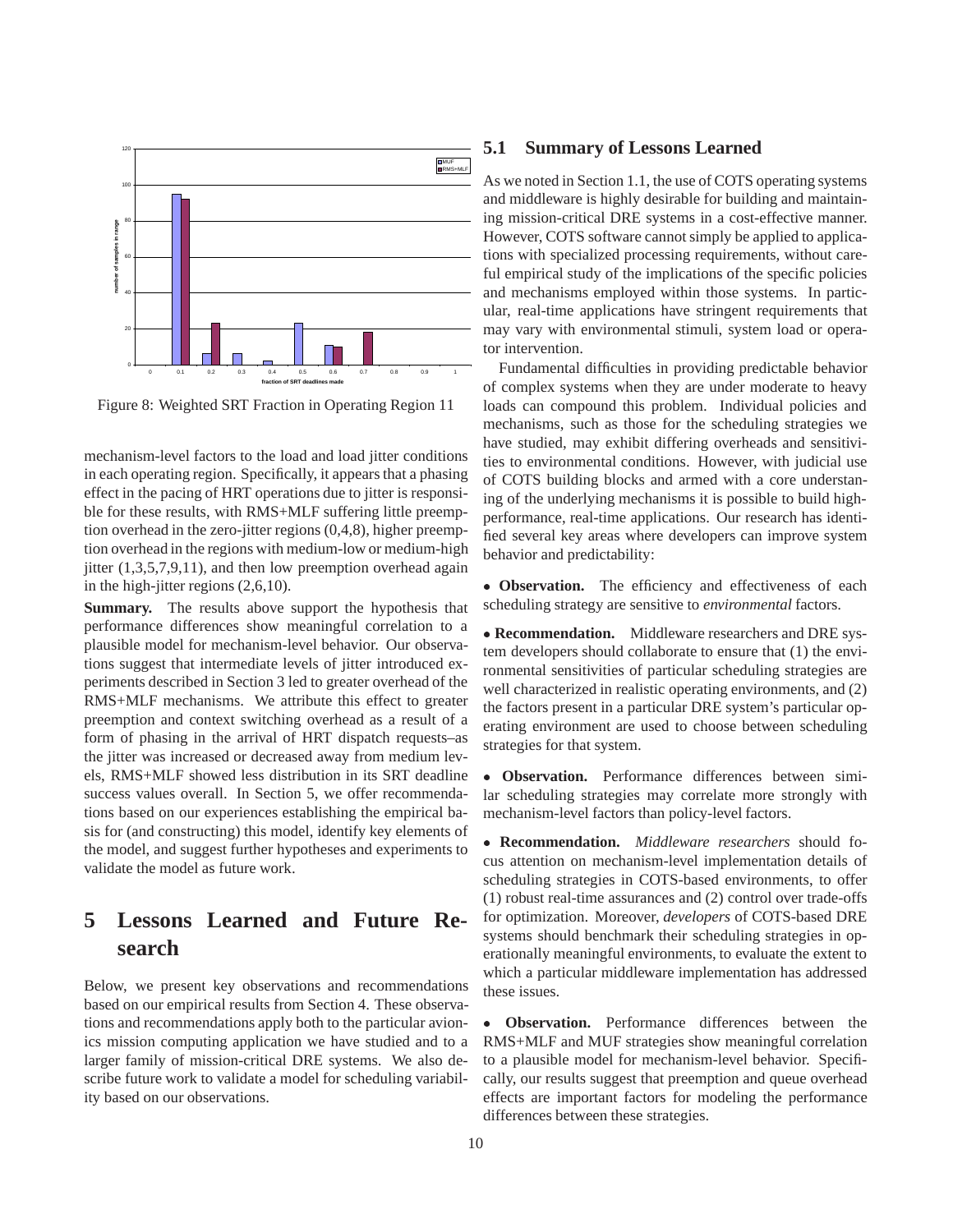**Recommendation.** Middleware researchers and developers of COTS-based mission-critical DRE systems should collaborate to construct, extend, and empirically evaluate detailed models for *mechanism-level* scheduling and dispatching behavior in COTS hardware and software environments. Moreover, these models should be evaluated rigorously in terms of critical assurances and non-critical performance. In particular, as preferred models emerge from this effort, additional attention should be paid to refining, cross-validating models across applications and domains, and unifying models where possible to attain a more coherent picture of COTS-based real-time QoS management. This larger-scale effort will in turn lead to higher-quality models and techniques for managing real-time QoS in mission-critical COTS-based DRE systems.

#### **5.2 Future Work**

Our experimental results in Section refempirical:results validated the ability of scheduling frameworks to adapt strategies to changing load and operation mode. However, they also raised issues related to the sensitivity of the mechanisms used in the operational environment. It is common practice when designing real-time systems to select a strategy based on worst-case analysis. However, our results show that this is not necessarily optimal nor desirable. In practice, different policies and their implementation exhibit varying overheads and sensitivities to environmental conditions.

For example, in theory, we would expect that partitioning the HRT and SRT operations by scheduling priority would protect the critical operations, thus ensuring they always meet their deadlines. This is not the case, however, as shown by the missed critical deadline in operating region 9 for MUF (see Section 4.2). We would also suspect that given a feasible schedule for the critical tasks the use of a non-preemptive dispatching strategy for the critical operations as provided by the MUF implementation would result in overall lower overhead as the overhead of preemption is not necessary nor will queue depths be large for our structured environment. While this appears to be true for operating regions 0 through 7, under heavy loads it breaks down.

These observations lead to the identification of several key aspects of the system that contribute to variability of the results:

- Operation scheduling parameters
- Preemption model based on thread priorities and request arrival
- Queueing discipline for ordering within each thread priority level and
- Mechanism overhead in response to the above factors.

We propose these factors as the basis for a mechanism-level model for variability of different scheduling strategies, which we will evaluate as future work. Specifically, we will examine the following hypotheses regarding the MUF and RMS+MLF strategies–and the experiment following each hypothesis–to validate this middleware scheduling model:

 **Hypothesis 1.** *Overhead differences in the middleware and OS can be shown to account for the observed latency differences between the strategies.* To validate this hypothesis, we are devising experiments to measure and compare key sources of overhead, such as queue depths, queue ordering cost, thread context switch cost, degree of preemption, in the middleware and OS under experimental conditions comparable to those described in Section 3.

 **Hypothesis 2.** *The question of whether (a) thread preemption and context switching overhead or (b) overhead from ordering operations in a dynamic queue is greater under each distinct set of load and load jitter conditions, can be shown to account for the performance differences between the RMS+MLF and MUF strategies under those conditions.* To validate this hypothesis, we are devising experiments to measure and compare the complete preemption timeline for all operations to the measured middleware and OS overhead factors under comparable experimental conditions to those described in Section 3.

# **6 Related Work**

Distributed real-time and embedded (DRE) computing is an emerging field of study. An increasing number of research efforts are focusing on end-to-end quality of service (QoS) properties, such as timeliness, by integrating QoS management policies and mechanisms, *e.g.*, real-time scheduling into standards-based middleware, such as Real-time CORBA. Pioneering efforts are beginning to extend this field by providing meta-capabilities, such as configuration flexibility, reflection, and ultimately adaptation, while still meeting strict QoS assurances. This section describes representative work that is related to our Kokyu framework.

**Avionics platform research.** The following two branches of research are endeavoring to make QoS-managed system infrastructure a prevalent and reusable feature of avionics computing systems:

 **Avionics domain platform research.** Standardized avionics platforms, such as the ARINC Avionics Application Software Standard Interface (APEX) for Integrated Modular Avionics (IMA) [28], provide QoS assurances for systems in the avionics domain. McElhone [29] examines the question of how to support operations with soft real-time constraints and possibly long running or variable length computations, in canonical avionics-specific platforms, such as IMA.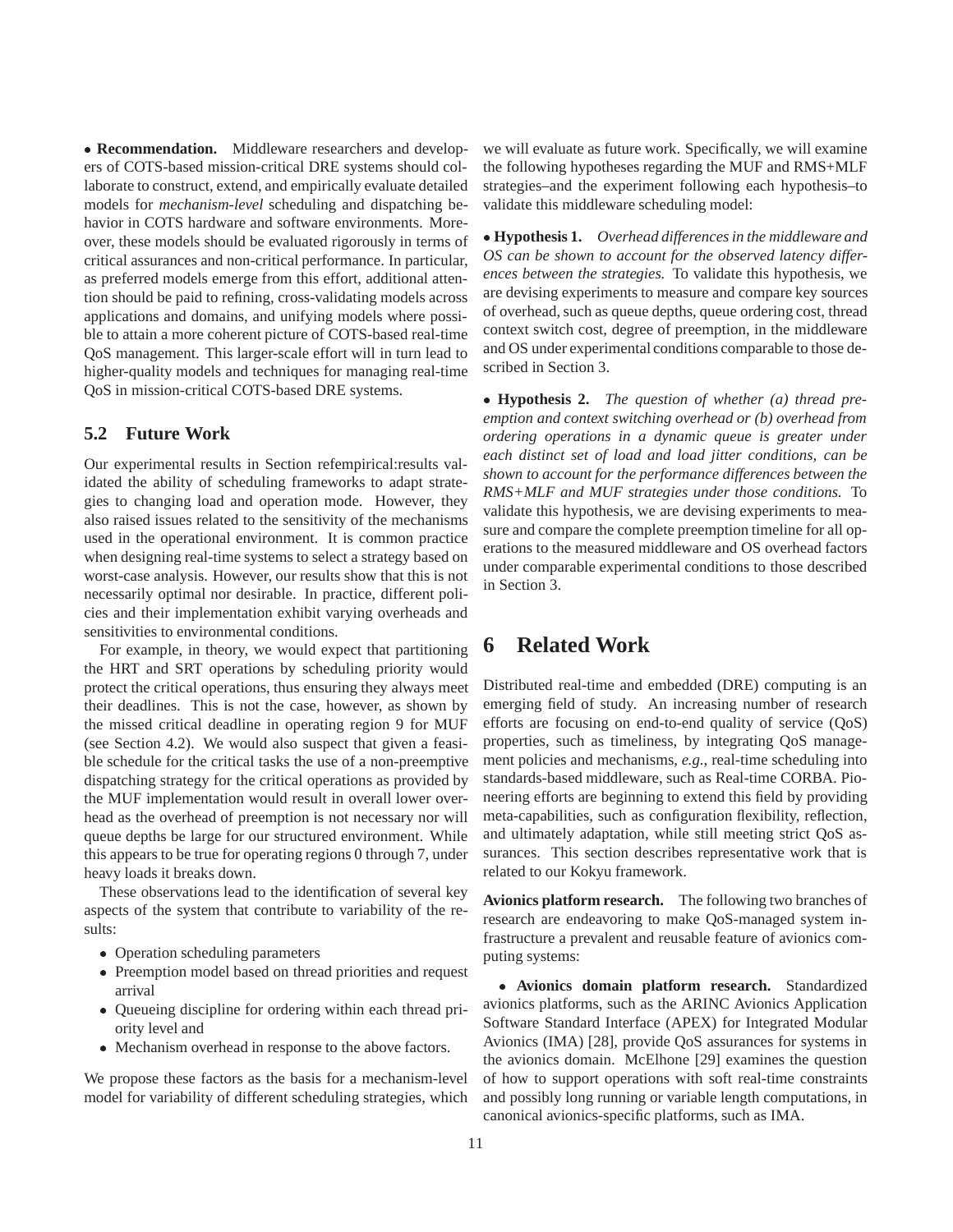**Open systems avionics research.** Sharp, Doerr, *et al.* [23, 24] address the challenge of retaining key QoS assurances in avionics systems, while achieving improvements in modularity, reuse, cycle times, and cost across families of flight software applications. The Bold Stroke avionics domain-specific middleware described in Section 2 has emerged and evolved through that work. Our research on flexible and adaptive real-time scheduling and dispatching was conducted within the context of the Bold Stroke infrastructure, and has contributed to its evolution.

**CORBA-related QoS middleware research.** There is a growing body of work related to CORBA-based QoS middleware. We focus below on related CORBA middleware research efforts that address scheduling or other forms of adaptive QoS management.

 **Standard specifications.** The OMG Real-Time CORBA 1.0 [30] specification includes interfaces for an optional scheduling service that can be implemented readily using Kokyu's flexible scheduling and dispatching capabilities. We plan to release an implementation of this service built using the Kokyu framework. Emerging COTS middleware standards, such as Dynamic Scheduling Real-Time Common Object Request Broker Architecture (CORBA) 2.0 (DSRTCORBA) [31], as well as the non-CORBA Real-Time Specification for Java<sup>TM</sup> (RTSJ) [32], generalize the possible range of scheduler implementations, rather than specifying a particular scheduling approach. Kokyu offers a natural basis for reuse of policies and mechanisms in implementing schedulers and associated dispatching infrastructures for either of these standards.

 **BBN QuO.** The *Quality Objects* (QuO) distributed object middleware is developed at BBN Technologies [33]. QuO is based on CORBA and provides the following support for agile applications running in wide-area networks: (1) *run-time performance tuning and configuration* through the specification of *QoS regions*, behavior alternatives, and reconfiguration strategies that allows the QuO run-time to adaptively trigger reconfiguration as system conditions change (represented by transitions between operating regions) and (2) *feedback* across software and distribution boundaries based on a control loop in which client applications and server objects request levels of service and are notified of changes in service. We have integrated Kokyu into the QuO framework, as described in [4].

 **UCSB Realize.** The Realize project at UCSB has developed an approach based on object migration and replication, to improve performance of soft real-time distributed systems [34, 35]. This approach constitutes a higher level of adaptive control for soft real-time QoS management, and is complementary to Kokyu. In particular, a system developer might apply Realize to provide soft real-time load balancing across endsystems, using the Kokyu framework to integrate scheduling and dispatching of both critical and non-critical load.

 **UCI TMO.** The Time-triggered Message-triggered Objects (TMO) project [36] at the University of California, Irvine, supports the integrated design of distributed OO systems and real-time simulators of their operating environments. The TMO model provides structured timing semantics for distributed real-time object-oriented applications by extending conventional invocation semantics for object methods, *i.e.*, CORBA operations, to include (1) invocation of timetriggered operations based on system times and (2) invocation and time bounded execution of conventional messagetriggered operations. TMO, Kokyu, and TAO are complementary technologies because (1) TMO and Kokyu extend and generalize TAO's existing time-based invocation capabilities and (2) TAO provides a configurable and dependable connection infrastructure needed by the TMO CNCM service.

**Non-CORBA QoS research.** In addition to CORBA-related QoS middleware research, our work on Kokyu is also related to the following QoS research conducted outside CORBA:

 **Utah CRM.** Regehr and Lepreau [37] propose the CPU Resource Manager (CRM), a middleware service for managing processor allocation using scheduling abstractions provided by commodity-off-the-shelf (COTS) operating systems. They examine different kinds of QoS reservations and propose a unifying low-level middleware abstraction layer to shield developers from accidental complexities produced by variations in scheduling abstractions at the operating system level. Our approach focuses on *encapsulation* of scheduling and dispatching policies, and providing flexible infrastructure to allow arbitrary composition of heuristics. Rather than enclosing a known set of common abstractions, our aim is to provide flexible support for diverse and possibly unanticipated combinations of scheduling requirements, mechanisms, and policies in middleware.

 **UCI RED-Linux Scheduling Framework.** Wang, *et al.* [38], at the University of California, Irvine, have proposed a general scheduling framework to unify three distinct kinds of scheduling approaches: *priority-based*, *time-based*, and *share-based*. They decompose scheduling behavior into policy (*allocator*) and mechanism (*dispatching*) components, which are similar to the Kokyu scheduling service framework. They have implemented the dispatching portion of this framework in their real-time extensions to the Linux kernel, called RED-Linux. While the RED-Linux approach to scheduling relies on special-purpose extensions to the OS kernel, our Kokyu framework relies only on commonly available OS features, such as preemptive thread priorities. Our dispatching mechanisms can therefore augment standards-based CORBA middleware and can perform effectively on a wide range of commonly available real-time and general-purpose OS platforms.

 **Feedback Control Scheduling.** One of the most important areas of related work is the pioneering research on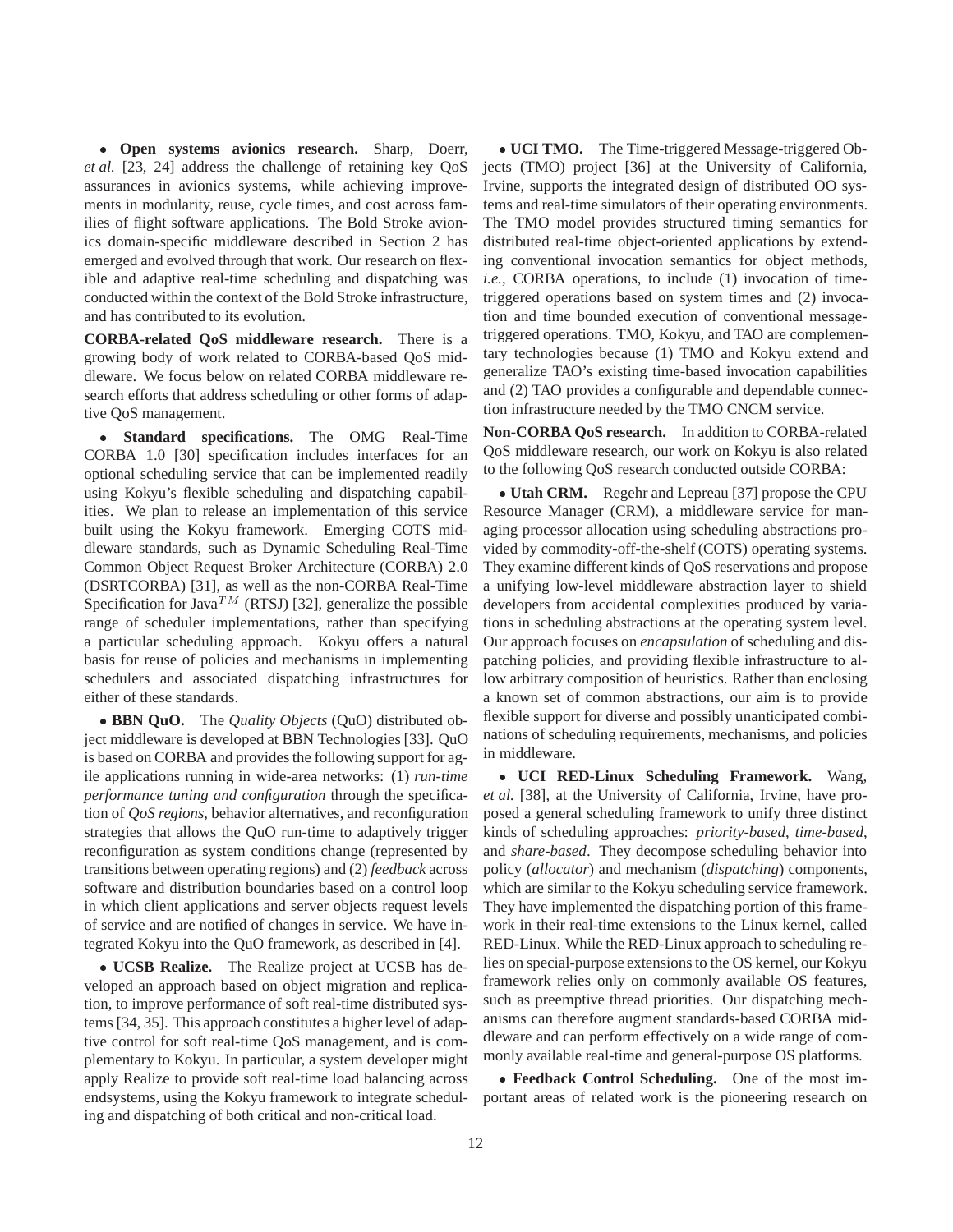feedback control real-time scheduling (FCS), conducted by Stankovic, Lu, *et al.*, at the University of Virginia. They apply control theory to real-time scheduling [39, 40, 41, 42, 43, 44] for soft real-time systems, to reduce the number of missed deadlines at run-time. We consider the FCS work highly complementary to our efforts to model, and distinguish through empirical study, strategies for real-time assurance and performance optimization.

The primary difference between the FCS work and our Kokyu work is that they focus on controlling a single performance metric, the deadline performance of soft real-time tasks. Our research is aimed primarily at distributed ratebased systems where at least two classes of operations are present, and deadlines for the highest class must be assured before soft real-time performance is optimized. For example, FCS specifies a *miss ratio function* [42], which is comparable to the fraction of SRT deadlines made that is described in Section 3.3, though they measure the fraction of srt deadlines missed, rather than made. However, we then predicate this raw measure of soft real-time performance with whether *any* critical deadlines have been missed in each sample, to obtain a performance metric that considers multiple criticality levels.

## **7 Concluding Remarks**

New increasingly non-deterministic types of processing, such as video and imaging [4], are being targeted for transition to existing mission-critical distributed real-time and embedded (DRE) systems. In recent work [2], we showed how Kokyu's ability to manage variations in execution load and load jitter through alternative scheduling strategies increases the applicability of these techniques to DRE systems built using COTS software architectures. This paper extended those results by further analysis that offers more exact guidance on choice of scheduling strategies to developers of mission-critical DRE systems. In particular, this paper presented new empirical evidence that the observed performance differences between the RMS+MLF and MUF strategies are due to mechanism-level effects in the face of load jitter, rather than policy-level differences in the capabilities of the scheduling strategies.

## **Acknowledgments**

We gratefully acknowledge the support and direction of the AFRL program manager for ASFD, Kenneth Littlejohn, and of Boeing Bold Stroke Principal Investigators Bryan Doerr and David Sharp. In addition, we would like to thank Greg Holtmeyer for his contributions to this research.

## **References**

- [1] C. D. Gill, R. Cytron, and D. C. Schmidt, "Middleware Scheduling Optimization Techniques for Distributed Real-Time and Embedded Systems," in *Proceedings of the*  $7<sup>th</sup>$ *Workshop on Object-oriented Real-time Dependable Systems*, (San Diego, CA), IEEE, Jan. 2002.
- [2] C. Gill, D. C. Schmidt, and R. Cytron, "Multi-Paradigm Scheduling for Distributed Real-Time Embedded Computing," *IEEE Proceedings Special Issue on Modeling and Design of Embedded Software*, Oct. 2002.
- [3] C. D. Gill, D. L. Levine, and D. C. Schmidt, "The Design and Performance of a Real-Time CORBA Scheduling Service," *Real-Time Systems, The International Journal of Time-Critical Computing Systems, special issue on Real-Time Middleware*, vol. 20, Mar. 2001.
- [4] J. Loyall, J. Gossett, C. Gill, R. Schantz, J. Zinky, P. Pal, R. Shapiro, C. Rodrigues, M. Atighetchi, and D. Karr, "Comparing and Contrasting Adaptive Middleware Support in Wide-Area and Embedded Distributed Object Applications," in *Proceedings of the 21st International Conference on Distributed Computing Systems (ICDCS-21)*, pp. 625–634, IEEE, Apr. 2001.
- [5] D. A. Karr, C. Rodrigues, Y. Krishnamurthy, I. Pyarali, and D. C. Schmidt, "Application of the QuO Quality-of-Service Framework to a Distributed Video Application," in *Proceedings of the 3rd International Symposium on Distributed Objects and Applications*, (Rome, Italy), OMG, Sept. 2001.
- [6] D. B. Stewart and P. K. Khosla, "Real-Time Scheduling of Sensor-Based Control Systems," in *Real-Time Programming* (W. Halang and K. Ramamritham, eds.), Tarrytown, NY: Pergamon Press, 1992.
- [7] R. E. Schantz and D. C. Schmidt, "Middleware for Distributed Systems: Evolving the Common Structure for Network-centric Applications," in *Encyclopedia of Software Engineering* (J. Marciniak and G. Telecki, eds.), New York: Wiley & Sons, 2002.
- [8] M. Henning and S. Vinoski, *Advanced CORBA Programming with C++*. Reading, MA: Addison-Wesley, 1999.
- [9] Object Management Group, *The Common Object Request Broker: Architecture and Specification, Revision 2.6*, Dec. 2001.
- [10] D. C. Schmidt, D. L. Levine, and S. Mungee, "The Design and Performance of Real-Time Object Request Brokers," *Computer Communications*, vol. 21, pp. 294–324, Apr. 1998.
- [11] T. H. Harrison, D. L. Levine, and D. C. Schmidt, "The Design and Performance of a Real-time CORBA Event Service," in *Proceedings of OOPSLA '97*, (Atlanta, GA), pp. 184–199, ACM, Oct. 1997.
- [12] A. Gokhale and D. C. Schmidt, "Measuring and Optimizing" CORBA Latency and Scalability Over High-speed Networks," *Transactions on Computing*, vol. 47, no. 4, 1998.
- [13] F. Kuhns, D. C. Schmidt, C. O'Ryan, and D. Levine, "Supporting High-performance I/O in QoS-enabled ORB Middleware," *Cluster Computing: the Journal on Networks, Software, and Applications*, vol. 3, no. 3, 2000.